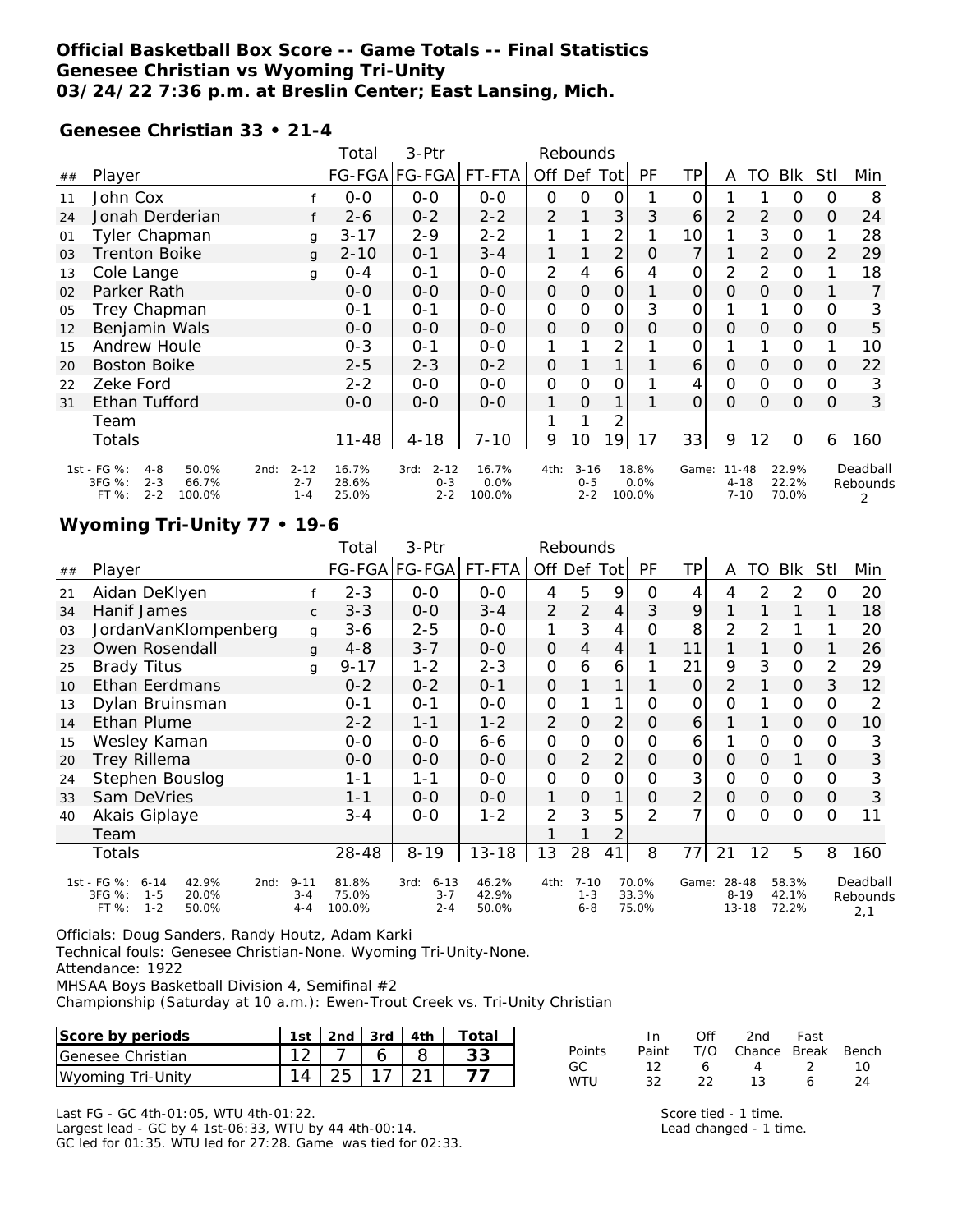## **Genesee Christian vs Wyoming Tri-Unity 03/24/22 7:36 p.m. at Breslin Center; East Lansing, Mich. 1st PERIOD Play-by-Play (Page 1)**

| HOME TEAM: Wyoming Tri-Unity           | Time  | Score   |                | Margin VISITORS: Genesee Christian   |
|----------------------------------------|-------|---------|----------------|--------------------------------------|
| BLOCK by Aidan DeKlyen                 | 07:40 |         |                | MISSED LAYUP by Jonah Derderian      |
| REBOUND (DEF) by Aidan DeKlyen         | 07:38 |         |                |                                      |
| TURNOVR by Brady Titus                 | 07:35 |         |                |                                      |
| FOUL by Hanif James (P1T1)             | 07:18 | $0 - 1$ | V <sub>1</sub> | GOOD! FT SHOT by Trenton Boike       |
|                                        | 07:18 | $0 - 2$ | V <sub>2</sub> | GOOD! FT SHOT by Trenton Boike       |
| TURNOVR by JordanVanKlompenberg        | 07:10 |         |                |                                      |
|                                        | 07:09 |         |                | STEAL by Trenton Boike               |
|                                        | 07:06 |         |                | TURNOVR by Trenton Boike             |
| TURNOVR by JordanVanKlompenberg        | 06:54 |         |                |                                      |
|                                        |       |         |                |                                      |
|                                        | 06:33 | $0 - 4$ | V <sub>4</sub> | GOOD! JUMPER by Jonah Derderian      |
|                                        | 06:33 |         |                | ASSIST by John Cox                   |
| GOOD! LAYUP by Hanif James [PNT]       | 06:04 | $2 - 4$ | V <sub>2</sub> |                                      |
| ASSIST by Aidan DeKlyen                | 06:04 |         |                |                                      |
| STEAL by Brady Titus                   | 05:46 |         |                | TURNOVR by John Cox                  |
| GOOD! LAYUP by Brady Titus [FB/PNT]    | 05:43 | $4 - 4$ | T <sub>1</sub> |                                      |
|                                        | 04:56 |         |                | MISSED 3 PTR by Tyler Chapman        |
|                                        | 04:56 |         |                | REBOUND (OFF) by Jonah Derderian     |
| REBOUND (DEF) by Hanif James           | 04:48 |         |                | MISSED JUMPER by Tyler Chapman       |
|                                        | 04:46 |         |                | FOUL by John Cox (P1T1)              |
|                                        | 04:46 |         |                | SUB IN: Parker Rath                  |
|                                        | 04:46 |         |                | SUB IN: Boston Boike                 |
|                                        | 04:46 |         |                |                                      |
|                                        |       |         |                | SUB OUT: Cole Lange                  |
|                                        | 04:46 |         |                | SUB OUT: John Cox                    |
| MISSED JUMPER by Brady Titus           | 04:33 |         |                |                                      |
| REBOUND (OFF) by Aidan DeKlyen         | 04:33 |         |                |                                      |
| MISSED JUMPER by Brady Titus           | 04:26 |         |                | REBOUND (DEF) by (TEAM)              |
| REBOUND (DEF) by Aidan DeKlyen         | 04:07 |         |                | MISSED JUMPER by Tyler Chapman       |
| MISSED 3 PTR by Owen Rosendall         | 03:57 |         |                |                                      |
| REBOUND (OFF) by Aidan DeKlyen         | 03:57 |         |                |                                      |
| GOOD! LAYUP by JordanVanKlompenberg [P | 03:52 | $6 - 4$ | H <sub>2</sub> |                                      |
| ASSIST by Aidan DeKlyen                | 03:52 |         |                |                                      |
|                                        | 03:38 |         |                | TURNOVR by Tyler Chapman             |
| STEAL by Hanif James                   | 03:37 |         |                |                                      |
| GOOD! LAYUP by Brady Titus [FB/PNT]    | 03:33 | $8 - 4$ | H 4            |                                      |
| <b>ASSIST by Hanif James</b>           | 03:33 |         |                |                                      |
|                                        | 03:19 | $8 - 6$ | H <sub>2</sub> | GOOD! LAYUP by Jonah Derderian [PNT] |
|                                        |       |         |                | ASSIST by Trenton Boike              |
|                                        | 03:19 |         |                |                                      |
|                                        | 03:04 |         |                | FOUL by Parker Rath (P1T2)           |
| TIMEOUT media                          | 03:04 |         |                |                                      |
| SUB IN: Akais Giplaye                  | 03:04 |         |                |                                      |
| SUB IN: Ethan Eerdmans                 | 03:04 |         |                |                                      |
| SUB IN: Ethan Plume                    | 03:04 |         |                |                                      |
| SUB OUT: Hanif James                   | 03:04 |         |                |                                      |
| SUB OUT: Owen Rosendall                | 03:04 |         |                |                                      |
| SUB OUT: Aidan DeKlyen                 | 03:04 |         |                |                                      |
| TURNOVR by Ethan Plume                 | 03:03 |         |                |                                      |
|                                        | 03:00 |         |                | STEAL by Parker Rath                 |
|                                        | 02:58 |         |                | TURNOVR by Jonah Derderian           |
| GOOD! JUMPER by Brady Titus            | 02:45 | $10-6$  | H 4            |                                      |
|                                        | 02:30 | $10-9$  | H <sub>1</sub> | GOOD! 3 PTR by Tyler Chapman         |
|                                        | 02:30 |         |                | ASSIST by Jonah Derderian            |
|                                        |       |         |                |                                      |
| MISSED 3 PTR by Ethan Eerdmans         | 02:10 |         |                |                                      |
| REBOUND (OFF) by JordanVanKlompenberg  | 02:10 |         |                |                                      |
| MISSED JUMPER by Brady Titus           | 02:05 |         |                |                                      |
| REBOUND (OFF) by Ethan Plume           | 02:05 |         |                |                                      |
| MISSED FT SHOT by Ethan Plume          | 02:00 |         |                | FOUL by Jonah Derderian (P1T3)       |
| REBOUND (OFF) by (DEADBALL)            | 02:00 |         |                |                                      |
| GOOD! FT SHOT by Ethan Plume           | 02:00 | $11-9$  | H <sub>2</sub> |                                      |
| SUB IN: Owen Rosendall                 | 02:00 |         |                | SUB IN : Cole Lange                  |
| SUB IN: Aidan DeKlyen                  | 02:00 |         |                | SUB IN: John Cox                     |
| SUB OUT: JordanVanKlompenberg          | 02:00 |         |                | SUB OUT: Parker Rath                 |
| SUB OUT: Ethan Plume                   | 02:00 |         |                | SUB OUT: Jonah Derderian             |
|                                        | 01:48 |         |                | TURNOVR by Tyler Chapman             |
|                                        |       |         |                |                                      |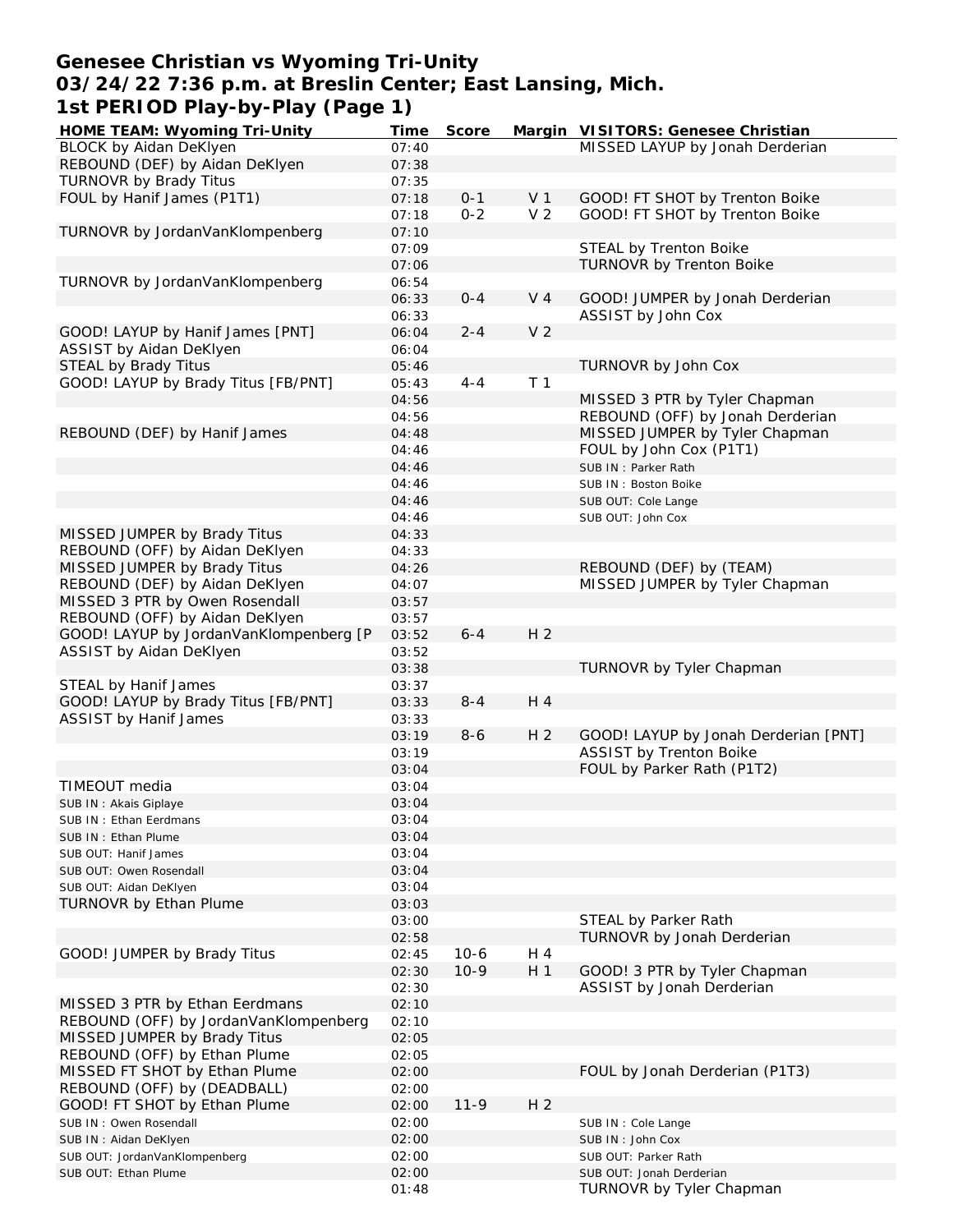# **Genesee Christian vs Wyoming Tri-Unity 03/24/22 7:36 p.m. at Breslin Center; East Lansing, Mich. 1st PERIOD Play-by-Play (Page 2)**

| HOME TEAM: Wyoming Tri-Unity   | Time  | Score     |                | Margin VISITORS: Genesee Christian |
|--------------------------------|-------|-----------|----------------|------------------------------------|
| STEAL by Ethan Eerdmans        | 01:46 |           |                |                                    |
| MISSED 3 PTR by Ethan Eerdmans | 01:19 |           |                |                                    |
| REBOUND (OFF) by Akais Giplaye | 01:19 |           |                |                                    |
| MISSED LAYUP by Akais Giplaye  | 01:14 |           |                |                                    |
| REBOUND (OFF) by Akais Giplaye | 01:14 |           |                |                                    |
| GOOD! 3 PTR by Owen Rosendall  | 00:47 | $14-9$    | H 5            |                                    |
| <b>ASSIST by Brady Titus</b>   | 00:47 |           |                |                                    |
|                                | 00:29 | $14 - 12$ | H <sub>2</sub> | GOOD! 3 PTR by Boston Boike        |
|                                | 00:29 |           |                | ASSIST by Tyler Chapman            |
| MISSED 3 PTR by Owen Rosendall | 00:05 |           |                |                                    |
| REBOUND (OFF) by Aidan DeKlyen | 00:05 |           |                |                                    |

### Wyoming Tri-Unity 14, Genesee Christian 12

|                                              | In. | Off. | 2nd      | Fast             |                   |                        |
|----------------------------------------------|-----|------|----------|------------------|-------------------|------------------------|
| 1st period-only Paint T/O Chance Break Bench |     |      |          |                  |                   |                        |
| Genesee Christian 2                          |     | 4    | $\Omega$ | $\left( \right)$ | $\sim$ 3.4 $\sim$ | Score tied - 1 time.   |
| Wyoming Tri-Unity 8                          |     |      | 6        |                  |                   | Lead changed - 1 time. |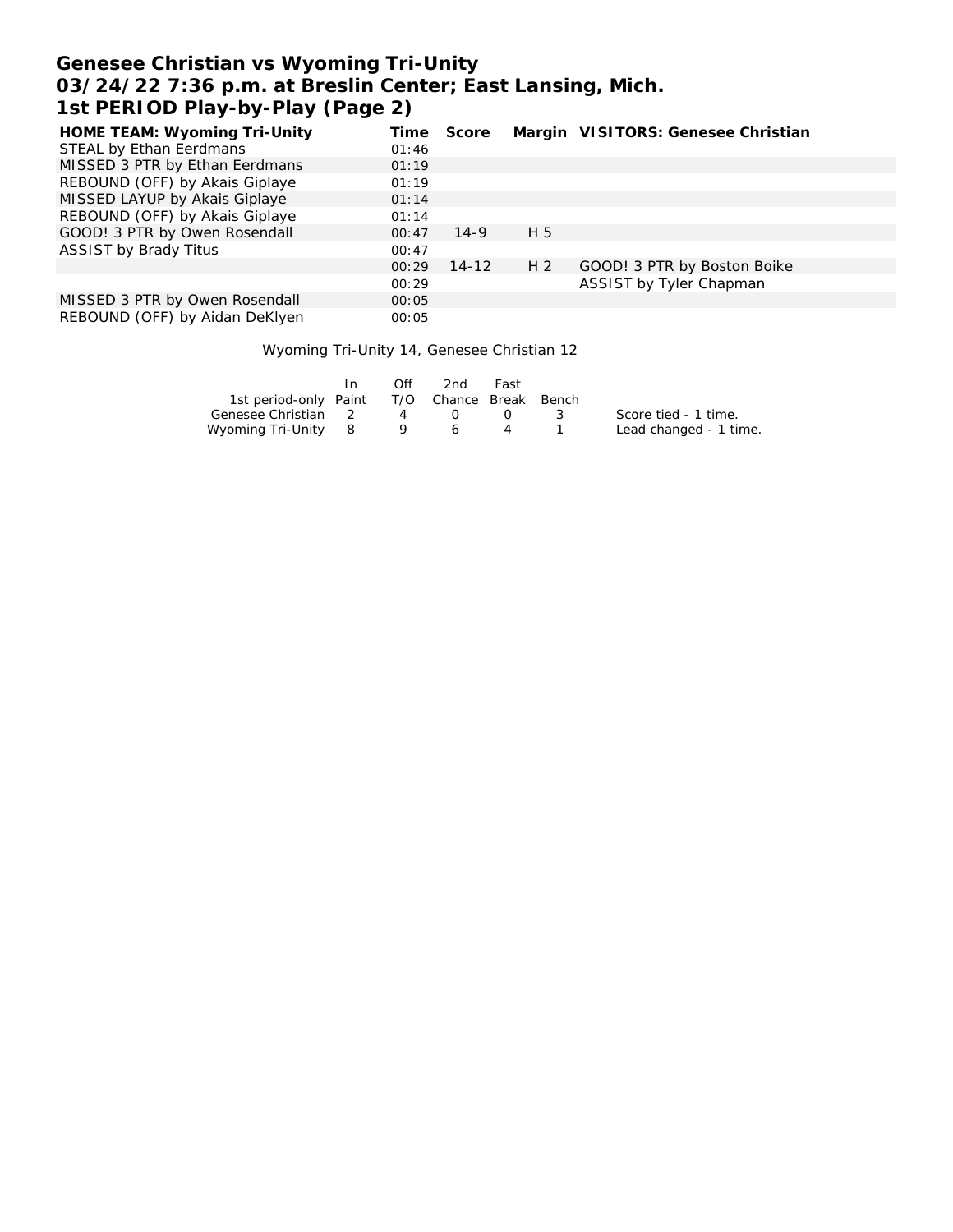# **Genesee Christian vs Wyoming Tri-Unity 03/24/22 7:36 p.m. at Breslin Center; East Lansing, Mich. 2nd PERIOD Play-by-Play (Page 1)**

| HOME TEAM: Wyoming Tri-Unity        | Time  | Score     |      | Margin VISITORS: Genesee Christian |
|-------------------------------------|-------|-----------|------|------------------------------------|
|                                     | 08:00 |           |      | SUB IN: Boston Boike               |
|                                     | 08:00 |           |      | SUB OUT: John Cox                  |
| GOOD! LAYUP by Owen Rosendall [PNT] | 07:45 | $16 - 12$ | H 4  |                                    |
| ASSIST by JordanVanKlompenberg      | 07:45 |           |      |                                    |
| REBOUND (DEF) by (TEAM)             | 07:27 |           |      | MISSED 3 PTR by Boston Boike       |
| GOOD! 3 PTR by Brady Titus          | 07:12 | $19 - 12$ | H 7  |                                    |
| ASSIST by JordanVanKlompenberg      | 07:12 |           |      |                                    |
|                                     | 06:57 |           |      | TURNOVR by Cole Lange              |
| STEAL by JordanVanKlompenberg       | 06:56 |           |      |                                    |
| GOOD! FT SHOT by Hanif James        | 06:48 | $20 - 12$ | H 8  | FOUL by Jonah Derderian (P2T4)     |
| GOOD! FT SHOT by Hanif James        | 06:48 | $21 - 12$ | H 9  |                                    |
|                                     | 06:48 |           |      | SUB IN: Andrew Houle               |
|                                     | 06:48 |           |      |                                    |
|                                     |       |           |      | SUB OUT: Cole Lange                |
|                                     | 06:40 |           |      | <b>TURNOVR by Trenton Boike</b>    |
| GOOD! JUMPER by Brady Titus         | 06:27 | $23 - 12$ | H 11 |                                    |
| ASSIST by Aidan DeKlyen             | 06:27 |           |      |                                    |
| REBOUND (DEF) by Aidan DeKlyen      | 06:03 |           |      | MISSED LAYUP by Tyler Chapman      |
| GOOD! 3 PTR by JordanVanKlompenberg | 05:57 | $26 - 12$ | H 14 |                                    |
| <b>ASSIST by Brady Titus</b>        | 05:57 |           |      |                                    |
|                                     | 05:54 |           |      | <b>TIMEOUT TEAM</b>                |
|                                     | 05:40 | $26 - 15$ | H 11 | GOOD! 3 PTR by Tyler Chapman       |
|                                     | 05:40 |           |      | ASSIST by Jonah Derderian          |
| GOOD! LAYUP by Brady Titus [PNT]    | 05:19 | $28 - 15$ | H 13 |                                    |
|                                     | 05:02 |           |      | TURNOVR by Jonah Derderian         |
| STEAL by Owen Rosendall             | 05:01 |           |      |                                    |
| TURNOVR by Owen Rosendall           | 04:57 |           |      |                                    |
|                                     | 04:56 |           |      | STEAL by Andrew Houle              |
| REBOUND (DEF) by Brady Titus        | 04:50 |           |      | MISSED LAYUP by Trenton Boike      |
| TURNOVR by Brady Titus              | 04:49 |           |      | STEAL by Trenton Boike             |
| BLOCK by Aidan DeKlyen              | 04:43 |           |      | MISSED JUMPER by Tyler Chapman     |
| REBOUND (DEF) by Aidan DeKlyen      | 04:41 |           |      |                                    |
| GOOD! JUMPER by Aidan DeKlyen       | 04:36 | $30 - 15$ | H 15 |                                    |
| <b>ASSIST by Brady Titus</b>        | 04:36 |           |      |                                    |
|                                     | 04:20 |           |      | MISSED JUMPER by Andrew Houle      |
|                                     | 04:20 |           |      | REBOUND (OFF) by Andrew Houle      |
| STEAL by Brady Titus                | 04:15 |           |      | <b>TURNOVR by Andrew Houle</b>     |
| GOOD! FT SHOT by Brady Titus        | 04:14 | $31 - 15$ | H 16 | FOUL by Tyler Chapman (P1T5)       |
|                                     |       | $32 - 15$ | H 17 |                                    |
| GOOD! FT SHOT by Brady Titus        | 04:14 |           |      |                                    |
| SUB IN: Akais Giplaye               | 04:14 |           |      |                                    |
| SUB IN: Ethan Plume                 | 04:14 |           |      |                                    |
| SUB IN: Ethan Eerdmans              | 04:14 |           |      |                                    |
| SUB OUT: Hanif James                | 04:14 |           |      |                                    |
| SUB OUT: Owen Rosendall             | 04:14 |           |      |                                    |
| SUB OUT: Aidan DeKlyen              | 04:14 |           |      |                                    |
| REBOUND (DEF) by Akais Giplaye      | 04:02 |           |      | MISSED 3 PTR by Trenton Boike      |
| <b>TURNOVR by Ethan Eerdmans</b>    | 03:40 |           |      |                                    |
|                                     | 03:39 |           |      | STEAL by Tyler Chapman             |
| REBOUND (DEF) by Brady Titus        | 03:26 |           |      | MISSED 3 PTR by Jonah Derderian    |
| MISSED JUMPER by Brady Titus        | 03:09 |           |      | REBOUND (DEF) by Andrew Houle      |
|                                     | 02:58 | $32 - 18$ | H 14 | GOOD! 3 PTR by Boston Boike        |
|                                     | 02:58 |           |      | ASSIST by Andrew Houle             |
| FOUL by Brady Titus (P1T2)          | 02:35 |           |      |                                    |
| TURNOVR by Brady Titus              | 02:35 |           |      |                                    |
| SUB IN: Owen Rosendall              | 02:35 |           |      | SUB IN : Cole Lange                |
| SUB OUT: JordanVanKlompenberg       | 02:35 |           |      | SUB OUT: Andrew Houle              |
|                                     | 02:16 |           |      | MISSED JUMPER by Tyler Chapman     |
|                                     | 02:16 |           |      | REBOUND (OFF) by Cole Lange        |
|                                     | 02:14 |           |      | TURNOVR by Cole Lange              |
| STEAL by Ethan Eerdmans             | 02:12 |           |      |                                    |
| GOOD! 3 PTR by Ethan Plume          | 01:55 | $35 - 18$ | H 17 |                                    |
|                                     |       |           |      |                                    |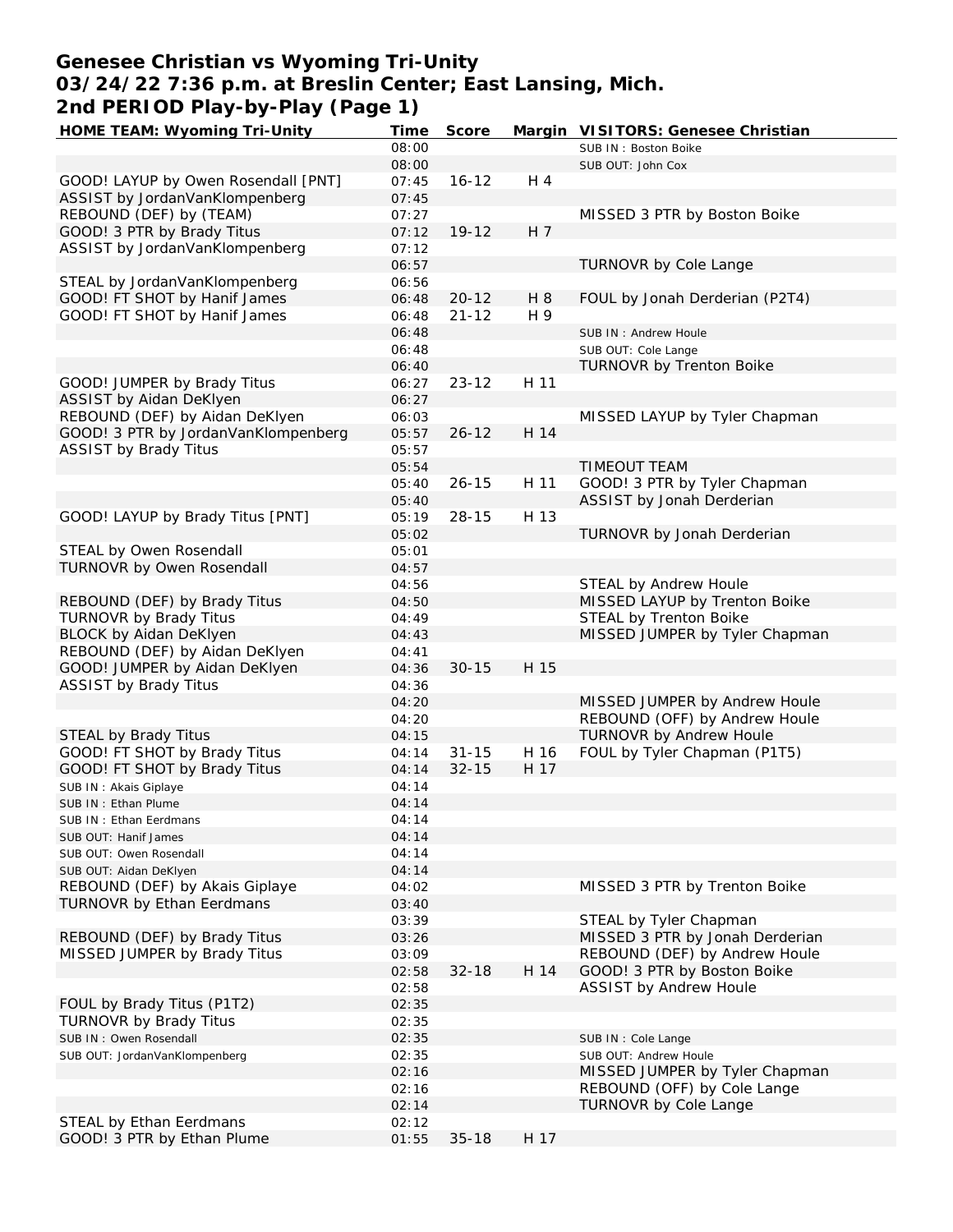# **Genesee Christian vs Wyoming Tri-Unity 03/24/22 7:36 p.m. at Breslin Center; East Lansing, Mich. 2nd PERIOD Play-by-Play (Page 2)**

| HOME TEAM: Wyoming Tri-Unity       | Time  | Score   |      | Margin VISITORS: Genesee Christian |
|------------------------------------|-------|---------|------|------------------------------------|
| <b>ASSIST by Ethan Eerdmans</b>    | 01:55 |         |      |                                    |
| FOUL by Akais Giplaye (P1T3)       | 01:34 |         |      | MISSED FT SHOT by Boston Boike     |
|                                    | 01:34 |         |      | REBOUND (OFF) by (DEADBALL)        |
| REBOUND (DEF) by Owen Rosendall    | 01:34 |         |      | MISSED FT SHOT by Boston Boike     |
| GOOD! JUMPER by Ethan Plume [PNT]  | 01:16 | $37-18$ | H 19 |                                    |
| <b>ASSIST by Ethan Eerdmans</b>    | 01:16 |         |      |                                    |
| REBOUND (DEF) by Owen Rosendall    | 01:05 |         |      | MISSED 3 PTR by Jonah Derderian    |
| MISSED 3 PTR by Brady Titus        | 00:47 |         |      | REBOUND (DEF) by Boston Boike      |
| FOUL by Owen Rosendall (P1T4)      | 00:39 |         |      | MISSED FT SHOT by Trenton Boike    |
|                                    | 00:39 |         |      | REBOUND (OFF) by (DEADBALL)        |
|                                    | 00:39 | $37-19$ | H 18 | GOOD! FT SHOT by Trenton Boike     |
| SUB IN: JordanVanKlompenberg       | 00:39 |         |      |                                    |
| SUB OUT: Ethan Eerdmans            | 00:39 |         |      |                                    |
| GOOD! LAYUP by Akais Giplaye [PNT] | 00:31 | $39-19$ | H 20 |                                    |
| <b>ASSIST by Brady Titus</b>       | 00:31 |         |      |                                    |
| REBOUND (DEF) by Owen Rosendall    | 00:04 |         |      | MISSED 3 PTR by Tyler Chapman      |
| SUB IN: Aidan DeKlyen              | 00:00 |         |      | SUB IN: John Cox                   |
| SUB IN: Hanif James                | 00:00 |         |      | SUB OUT: Boston Boike              |
| SUB OUT: Akais Giplaye             | 00:00 |         |      |                                    |
| SUB OUT: Ethan Plume               | 00:00 |         |      |                                    |

### Wyoming Tri-Unity 39, Genesee Christian 19

|                                              | Off                               | 2nd       | Fast |                |                         |
|----------------------------------------------|-----------------------------------|-----------|------|----------------|-------------------------|
| 2nd period-only Paint T/O Chance Break Bench |                                   |           |      |                |                         |
| Genesee Christian 0                          | $\overline{O}$ and $\overline{O}$ | $\bigcap$ |      | $\mathbb{R}^2$ | Score tied - 0 times.   |
| Wyoming Tri-Unity 8 9 0                      |                                   |           |      |                | Lead changed - 0 times. |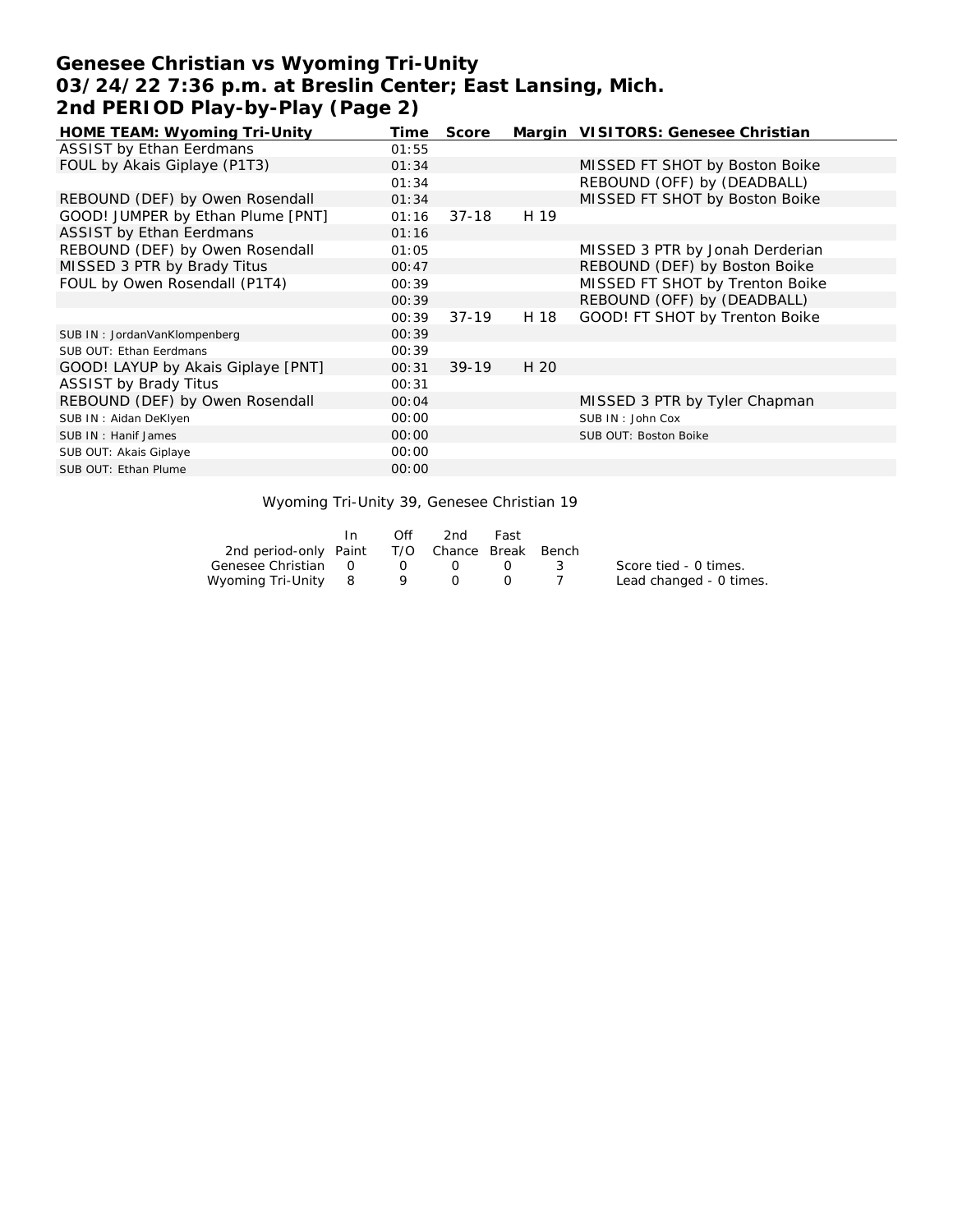# **Genesee Christian vs Wyoming Tri-Unity 03/24/22 7:36 p.m. at Breslin Center; East Lansing, Mich. 3rd PERIOD Play-by-Play (Page 1)**

| HOME TEAM: Wyoming Tri-Unity          | Time  | Score     |      | Margin VISITORS: Genesee Christian    |
|---------------------------------------|-------|-----------|------|---------------------------------------|
| GOOD! 3 PTR by JordanVanKlompenberg   | 07:43 | $42 - 19$ | H 23 |                                       |
| REBOUND (DEF) by Brady Titus          | 07:24 |           |      | MISSED JUMPER by Trenton Boike        |
| MISSED LAYUP by Brady Titus           | 07:14 |           |      |                                       |
| REBOUND (OFF) by Hanif James          | 07:14 |           |      |                                       |
| GOOD! FT SHOT by Hanif James          | 07:12 | $43 - 19$ | H 24 | FOUL by Jonah Derderian (P3T1)        |
| MISSED FT SHOT by Hanif James         | 07:12 |           |      | REBOUND (DEF) by Tyler Chapman        |
|                                       |       |           |      |                                       |
| REBOUND (DEF) by Brady Titus          | 07:01 |           |      | MISSED 3 PTR by Tyler Chapman         |
| MISSED 3 PTR by JordanVanKlompenberg  | 06:47 |           |      | REBOUND (DEF) by Jonah Derderian      |
|                                       | 06:26 |           |      | MISSED 3 PTR by Cole Lange            |
|                                       | 06:26 |           |      | REBOUND (OFF) by Jonah Derderian      |
| REBOUND (DEF) by JordanVanKlompenberg | 06:04 |           |      | MISSED LAYUP by Cole Lange            |
| MISSED 3 PTR by JordanVanKlompenberg  | 05:50 |           |      | REBOUND (DEF) by Cole Lange           |
|                                       | 05:43 | $43 - 21$ | H 22 | GOOD! LAYUP by Trenton Boike [FB/PNT] |
|                                       | 05:43 |           |      | ASSIST by Cole Lange                  |
| MISSED JUMPER by Brady Titus          | 05:11 |           |      | REBOUND (DEF) by Cole Lange           |
| <b>BLOCK by Hanif James</b>           | 05:04 |           |      | MISSED 3 PTR by Tyler Chapman         |
| REBOUND (DEF) by JordanVanKlompenberg | 05:01 |           |      |                                       |
| TURNOVR by Hanif James                | 04:44 |           |      |                                       |
|                                       |       |           |      |                                       |
|                                       | 04:44 |           |      | SUB IN: Boston Boike                  |
|                                       | 04:44 |           |      | SUB OUT: John Cox                     |
| REBOUND (DEF) by JordanVanKlompenberg | 04:21 |           |      | MISSED LAYUP by Trenton Boike         |
| MISSED 3 PTR by JordanVanKlompenberg  | 04:02 |           |      |                                       |
| REBOUND (OFF) by Hanif James          | 04:02 |           |      |                                       |
| MISSED 3 PTR by Owen Rosendall        | 03:59 |           |      |                                       |
| REBOUND (OFF) by Aidan DeKlyen        | 03:59 |           |      |                                       |
| GOOD! JUMPER by Aidan DeKlyen         | 03:53 | $45 - 21$ | H 24 |                                       |
| FOUL by Hanif James (P2T1)            | 03:36 | $45 - 22$ | H 23 | GOOD! FT SHOT by Jonah Derderian      |
|                                       | 03:36 | $45 - 23$ | H 22 | GOOD! FT SHOT by Jonah Derderian      |
| TIMEOUT MEDIA                         | 03:36 |           |      |                                       |
| SUB IN: Akais Giplaye                 | 03:36 |           |      | SUB IN: Parker Rath                   |
|                                       | 03:36 |           |      |                                       |
| SUB IN: Ethan Eerdmans                |       |           |      | SUB OUT: Cole Lange                   |
| SUB IN: Ethan Plume                   | 03:36 |           |      |                                       |
| SUB OUT: Hanif James                  | 03:36 |           |      |                                       |
| SUB OUT: JordanVanKlompenberg         | 03:36 |           |      |                                       |
| SUB OUT: Aidan DeKlyen                | 03:36 |           |      |                                       |
| GOOD! 3 PTR by Owen Rosendall         | 03:13 | 48-23     | H 25 |                                       |
| <b>ASSIST by Ethan Plume</b>          | 03:13 |           |      |                                       |
|                                       | 02:45 |           |      | TURNOVR by Tyler Chapman              |
| STEAL by Ethan Eerdmans               | 02:44 |           |      |                                       |
| MISSED JUMPER by Brady Titus          | 02:40 |           |      |                                       |
| REBOUND (OFF) by Ethan Plume          | 02:40 |           |      |                                       |
| GOOD! LAYUP by Akais Giplaye [PNT]    | 02:23 | 50-23     | H 27 |                                       |
| <b>ASSIST by Brady Titus</b>          | 02:23 |           |      |                                       |
| REBOUND (DEF) by Akais Giplaye        | 02:13 |           |      | MISSED JUMPER by Tyler Chapman        |
|                                       | 02:08 |           |      | SUB IN: Ethan Tufford                 |
|                                       |       |           |      |                                       |
|                                       | 02:08 |           |      | SUB OUT: Jonah Derderian              |
| GOOD! LAYUP by Akais Giplaye [PNT]    | 01:47 | $52 - 23$ | H 29 |                                       |
| <b>ASSIST by Brady Titus</b>          | 01:47 |           |      |                                       |
| FOUL by Akais Giplaye (P2T2)          | 01:30 |           |      |                                       |
| REBOUND (DEF) by Akais Giplaye        | 01:22 |           |      | MISSED LAYUP by Trenton Boike         |
|                                       | 01:11 |           |      | FOUL by Boston Boike (P1T2)           |
|                                       | 01:11 |           |      | <b>TIMEOUT TEAM</b>                   |
| MISSED FT SHOT by Akais Giplaye       | 01:11 |           |      |                                       |
| REBOUND (OFF) by (DEADBALL)           | 01:11 |           |      |                                       |
| GOOD! FT SHOT by Akais Giplaye        | 01:11 | 53-23     | H 30 |                                       |
|                                       | 00:58 |           |      | MISSED JUMPER by Trenton Boike        |
|                                       | 00:58 |           |      | REBOUND (OFF) by Trenton Boike        |
|                                       | 00:54 |           |      | MISSED JUMPER by Trenton Boike        |
|                                       |       |           |      | REBOUND (OFF) by Tyler Chapman        |
|                                       | 00:54 |           |      |                                       |
|                                       | 00:41 | 53-25     | H 28 | GOOD! JUMPER by Trenton Boike [PNT]   |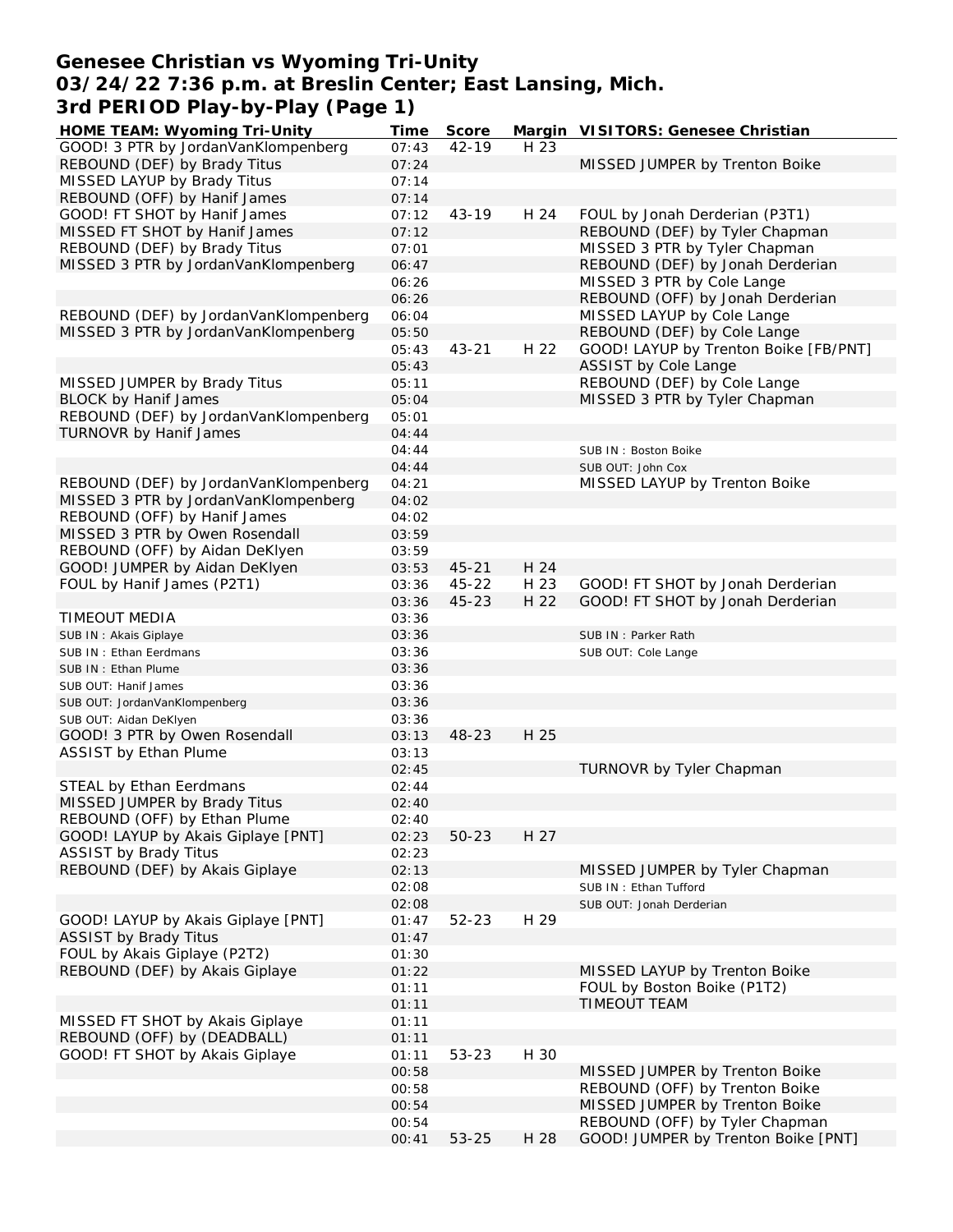# **Genesee Christian vs Wyoming Tri-Unity 03/24/22 7:36 p.m. at Breslin Center; East Lansing, Mich. 3rd PERIOD Play-by-Play (Page 2)**

**HOME TEAM: Wyoming Tri-Unity Time Score Margin VISITORS: Genesee Christian** GOOD! 3 PTR by Owen Rosendall  $00:03$  56-25 H 31<br>ASSIST by Brady Titus  $00:03$ ASSIST by Brady Titus

#### Wyoming Tri-Unity 56, Genesee Christian 25

|                                              | In. | Off      | 2nd | Fast |      |                         |
|----------------------------------------------|-----|----------|-----|------|------|-------------------------|
| 3rd period-only Paint T/O Chance Break Bench |     |          |     |      |      |                         |
| Genesee Christian 4                          |     | $\Omega$ |     |      | - 63 | Score tied - 0 times.   |
| Wyoming Tri-Unity 4 2 5                      |     |          |     |      |      | Lead changed - 0 times. |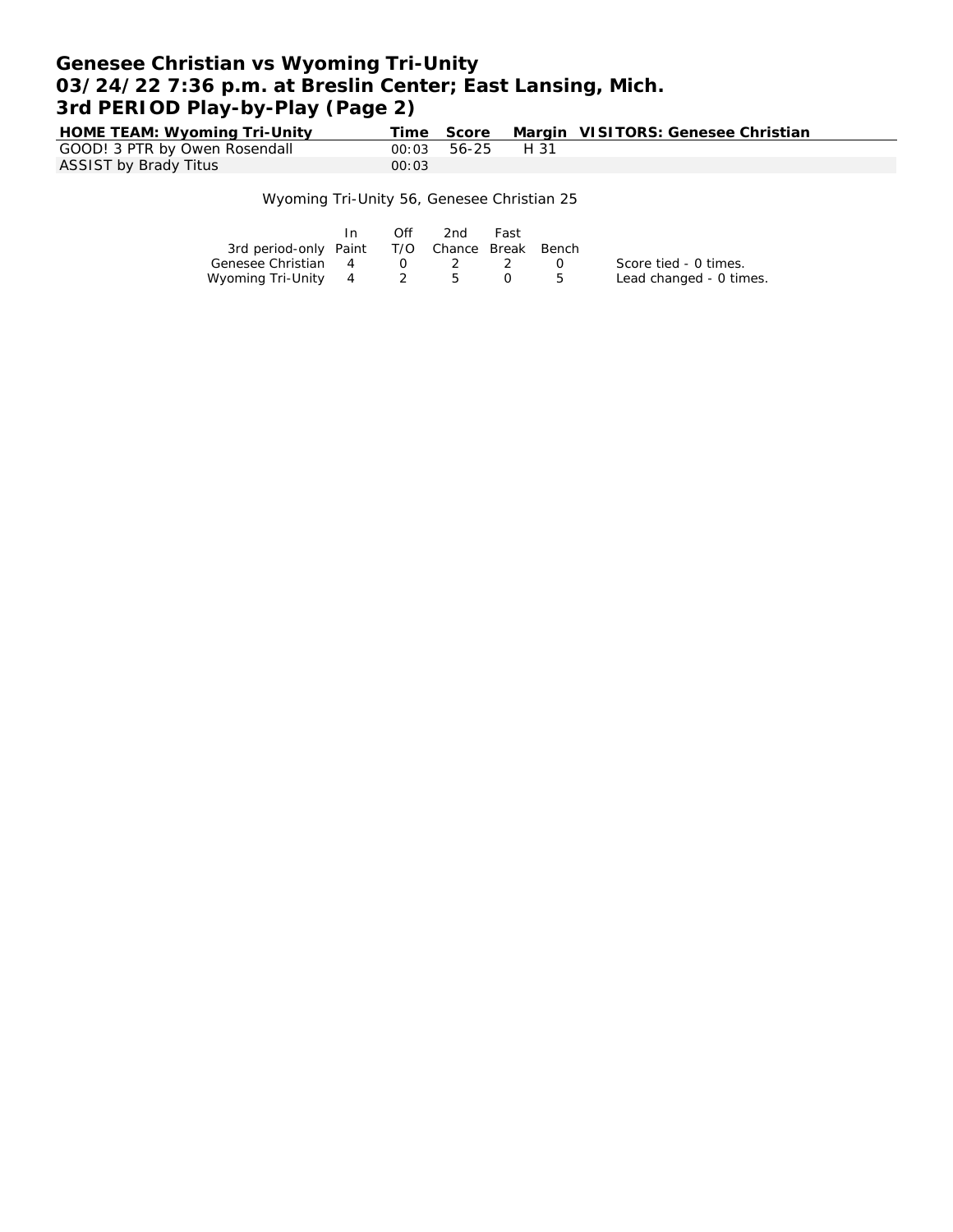# **Genesee Christian vs Wyoming Tri-Unity 03/24/22 7:36 p.m. at Breslin Center; East Lansing, Mich. 4th PERIOD Play-by-Play (Page 1)**

| HOME TEAM: Wyoming Tri-Unity        | Time  | Score     |      | Margin VISITORS: Genesee Christian  |
|-------------------------------------|-------|-----------|------|-------------------------------------|
|                                     | 08:00 |           |      | SUB IN: Boston Boike                |
|                                     | 08:00 |           |      | SUB IN: Parker Rath                 |
|                                     | 08:00 |           |      | SUB IN: Ethan Tufford               |
|                                     | 08:00 |           |      | SUB OUT: Cole Lange                 |
|                                     | 08:00 |           |      | SUB OUT: Jonah Derderian            |
|                                     | 08:00 |           |      | SUB OUT: John Cox                   |
| GOOD! JUMPER by Brady Titus [PNT]   | 07:48 | 58-25     | H 33 |                                     |
| REBOUND (DEF) by (DEADBALL)         | 07:36 |           |      | MISSED 3 PTR by Tyler Chapman       |
|                                     | 07:34 |           |      | SUB IN : Cole Lange                 |
|                                     | 07:34 |           |      | SUB OUT: Parker Rath                |
|                                     |       |           |      |                                     |
|                                     | 07:33 |           | H 35 | FOUL by Ethan Tufford (P1T3)        |
| GOOD! LAYUP by Hanif James [PNT]    | 07:25 | $60 - 25$ |      |                                     |
| <b>ASSIST by Brady Titus</b>        | 07:25 |           |      |                                     |
|                                     | 07:06 |           |      | MISSED JUMPER by Boston Boike       |
|                                     | 07:06 |           |      | REBOUND (OFF) by Ethan Tufford      |
|                                     | 07:03 |           |      | SUB IN: Jonah Derderian             |
|                                     | 07:03 |           |      | SUB OUT: Boston Boike               |
| BLOCK by JordanVanKlompenberg       | 06:49 |           |      | MISSED LAYUP by Cole Lange          |
|                                     | 06:49 |           |      | REBOUND (OFF) by (TEAM)             |
|                                     | 06:49 |           |      | SUB IN: Andrew Houle                |
|                                     | 06:49 |           |      | SUB OUT: Ethan Tufford              |
| FOUL by Hanif James (P3T3)          | 06:43 | $60 - 26$ | H 34 | GOOD! FT SHOT by Tyler Chapman      |
|                                     | 06:43 | $60 - 27$ | H 33 | GOOD! FT SHOT by Tyler Chapman      |
| MISSED 3 PTR by Owen Rosendall      | 06:34 |           |      | REBOUND (DEF) by Trenton Boike      |
| REBOUND (DEF) by Hanif James        | 06:26 |           |      | MISSED LAYUP by Jonah Derderian     |
| TURNOVR by Aidan DeKlyen            | 06:06 |           |      |                                     |
| REBOUND (DEF) by Brady Titus        | 05:51 |           |      | MISSED 3 PTR by Tyler Chapman       |
| GOOD! LAYUP by Hanif James [PNT]    |       | $62 - 27$ | H 35 |                                     |
|                                     | 05:33 |           |      |                                     |
| <b>ASSIST by Brady Titus</b>        | 05:33 |           |      |                                     |
| REBOUND (DEF) by Owen Rosendall     | 05:22 |           |      | MISSED LAYUP by Trenton Boike       |
| GOOD! LAYUP by Brady Titus [FB/PNT] | 05:16 | $64 - 27$ | H 37 |                                     |
| ASSIST by Owen Rosendall            | 05:16 |           |      |                                     |
| REBOUND (DEF) by Aidan DeKlyen      | 05:01 |           |      | MISSED JUMPER by Tyler Chapman      |
| TURNOVR by Aidan DeKlyen            | 04:58 |           |      | STEAL by Cole Lange                 |
|                                     | 04:56 | 64-29     | H 35 | GOOD! JUMPER by Tyler Chapman [PNT] |
|                                     | 04:56 |           |      | ASSIST by Cole Lange                |
| TIMEOUT TEAM                        | 04:36 |           |      |                                     |
|                                     | 04:36 |           |      | SUB IN: Benjamin Wals               |
|                                     | 04:36 |           |      | SUB OUT: Andrew Houle               |
|                                     | 04:25 |           |      | FOUL by Cole Lange (P1T4)           |
|                                     | 03:59 |           |      | FOUL by Cole Lange (P2T5)           |
| GOOD! LAYUP by Brady Titus [PNT]    | 03:55 | 66-29     | H 37 |                                     |
| ASSIST by Aidan DeKlyen             | 03:55 |           |      |                                     |
| MISSED FT SHOT by Brady Titus       | 03:55 |           |      | FOUL by Zeke Ford (P1T6)            |
|                                     | 03:55 |           |      | REBOUND (DEF) by Cole Lange         |
| REBOUND (DEF) by Brady Titus        | 03:40 |           |      | MISSED 3 PTR by Tyler Chapman       |
| REBOUND (OFF) by (TEAM)             | 03:22 |           |      |                                     |
| MISSED JUMPER by Aidan DeKlyen      | 03:22 |           |      |                                     |
|                                     |       |           |      |                                     |
| SUB IN: Sam DeVries                 | 03:22 |           |      | SUB IN: Boston Boike                |
| SUB IN: Stephen Bouslog             | 03:22 |           |      | SUB IN: Andrew Houle                |
| SUB IN: Ethan Plume                 | 03:22 |           |      | SUB IN: Zeke Ford                   |
| SUB IN: Dylan Bruinsman             | 03:22 |           |      | SUB OUT: Jonah Derderian            |
| SUB IN: Ethan Eerdmans              | 03:22 |           |      | SUB OUT: Tyler Chapman              |
| SUB OUT: Hanif James                | 03:22 |           |      | SUB OUT: Trenton Boike              |
| SUB OUT: Brady Titus                | 03:22 |           |      |                                     |
| SUB OUT: Owen Rosendall             | 03:22 |           |      |                                     |
| SUB OUT: JordanVanKlompenberg       | 03:22 |           |      |                                     |
| SUB OUT: Aidan DeKlyen              | 03:22 |           |      |                                     |
| MISSED 3 PTR by Dylan Bruinsman     | 03:14 |           |      | REBOUND (DEF) by Cole Lange         |
|                                     | 02:57 |           |      | MISSED 3 PTR by Andrew Houle        |
|                                     |       |           |      |                                     |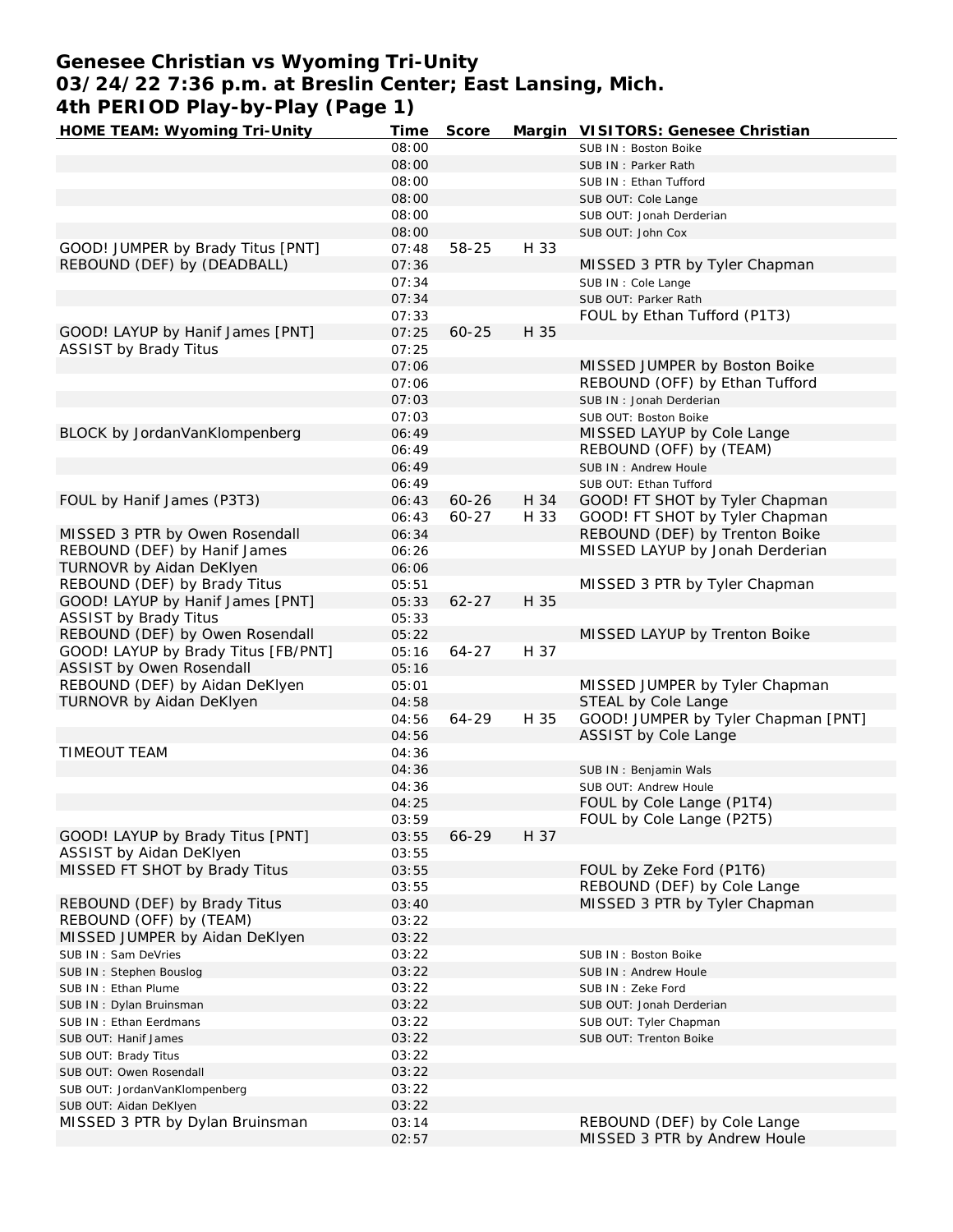# **Genesee Christian vs Wyoming Tri-Unity 03/24/22 7:36 p.m. at Breslin Center; East Lansing, Mich. 4th PERIOD Play-by-Play (Page 2)**

| HOME TEAM: Wyoming Tri-Unity      | Time  | Score     |      | Margin VISITORS: Genesee Christian |
|-----------------------------------|-------|-----------|------|------------------------------------|
|                                   | 02:57 |           |      | REBOUND (OFF) by Cole Lange        |
| REBOUND (DEF) by Ethan Eerdmans   | 02:53 |           |      | MISSED JUMPER by Cole Lange        |
|                                   | 02:49 |           |      | FOUL by Cole Lange (P3T7)          |
| MISSED FT SHOT by Ethan Eerdmans  | 02:49 |           |      | FOUL by Cole Lange (P4T8)          |
| REBOUND (OFF) by Sam DeVries      | 02:49 |           |      |                                    |
| GOOD! TIP-IN by Sam DeVries [PNT] | 02:49 | 68-29     | H 39 |                                    |
|                                   | 02:49 |           |      | SUB IN: Trey Chapman               |
|                                   | 02:49 |           |      | SUB OUT: Cole Lange                |
| SUB IN: Trey Rillema              | 02:39 |           |      |                                    |
| SUB OUT: Ethan Plume              | 02:39 |           |      |                                    |
| SUB OUT: Dylan Bruinsman          | 02:39 |           |      |                                    |
| SUB OUT: Ethan Eerdmans           | 02:39 |           |      |                                    |
|                                   | 02:36 | 68-31     | H 37 | GOOD! LAYUP by Zeke Ford [PNT]     |
| SUB IN: Dylan Bruinsman           | 02:14 |           |      |                                    |
| SUB IN: Wesley Kaman              | 02:14 |           |      |                                    |
| TURNOVR by Dylan Bruinsman        | 02:07 |           |      |                                    |
| <b>BLOCK by Trey Rillema</b>      | 01:57 |           |      | MISSED 3 PTR by Trey Chapman       |
| REBOUND (DEF) by Trey Rillema     | 01:52 |           |      |                                    |
| GOOD! FT SHOT by Wesley Kaman     | 01:44 | 69-31     | H 38 | FOUL by Andrew Houle (P1T9)        |
| GOOD! FT SHOT by Wesley Kaman     | 01:44 | $70 - 31$ | H 39 |                                    |
| REBOUND (DEF) by Dylan Bruinsman  | 01:37 |           |      | MISSED JUMPER by Boston Boike      |
| GOOD! 3 PTR by Stephen Bouslog    | 01:22 | $73 - 31$ | H 42 |                                    |
| ASSIST by Wesley Kaman            | 01:22 |           |      |                                    |
|                                   | 01:05 | 73-33     | H 40 | GOOD! TIP-IN by Zeke Ford [PNT]    |
|                                   | 01:05 |           |      | ASSIST by Trey Chapman             |
| GOOD! FT SHOT by Wesley Kaman     | 00:51 | 74-33     | H 41 | FOUL by Trey Chapman (P1T10)       |
| GOOD! FT SHOT by Wesley Kaman     | 00:51 | 75-33     | H 42 |                                    |
|                                   | 00:41 |           |      | FOUL by Trey Chapman (P2T11)       |
|                                   | 00:41 |           |      | TURNOVR by Trey Chapman            |
| SUB IN: Ethan Eerdmans            | 00:32 |           |      |                                    |
| SUB OUT: Dylan Bruinsman          | 00:32 |           |      |                                    |
|                                   | 00:18 |           |      | FOUL by Trey Chapman (P3T12)       |
| GOOD! FT SHOT by Wesley Kaman     | 00:14 | $76 - 33$ | H 43 |                                    |
| GOOD! FT SHOT by Wesley Kaman     | 00:14 | $77 - 33$ | H 44 |                                    |
| FOUL by Ethan Eerdmans (P1T4)     | 00:01 |           |      |                                    |
| REBOUND (DEF) by Trey Rillema     | 00:01 |           |      | MISSED JUMPER by Andrew Houle      |
|                                   |       |           |      |                                    |

### Wyoming Tri-Unity 77, Genesee Christian 33

|                                              | In. | Off | 2nd | Fast |                |                         |
|----------------------------------------------|-----|-----|-----|------|----------------|-------------------------|
| 4th period-only Paint T/O Chance Break Bench |     |     |     |      |                |                         |
| Genesee Christian 6 2 2                      |     |     |     |      | $\overline{4}$ | Score tied - 0 times.   |
| Wyoming Tri-Unity 12 2 2 2                   |     |     |     |      |                | Lead changed - 0 times. |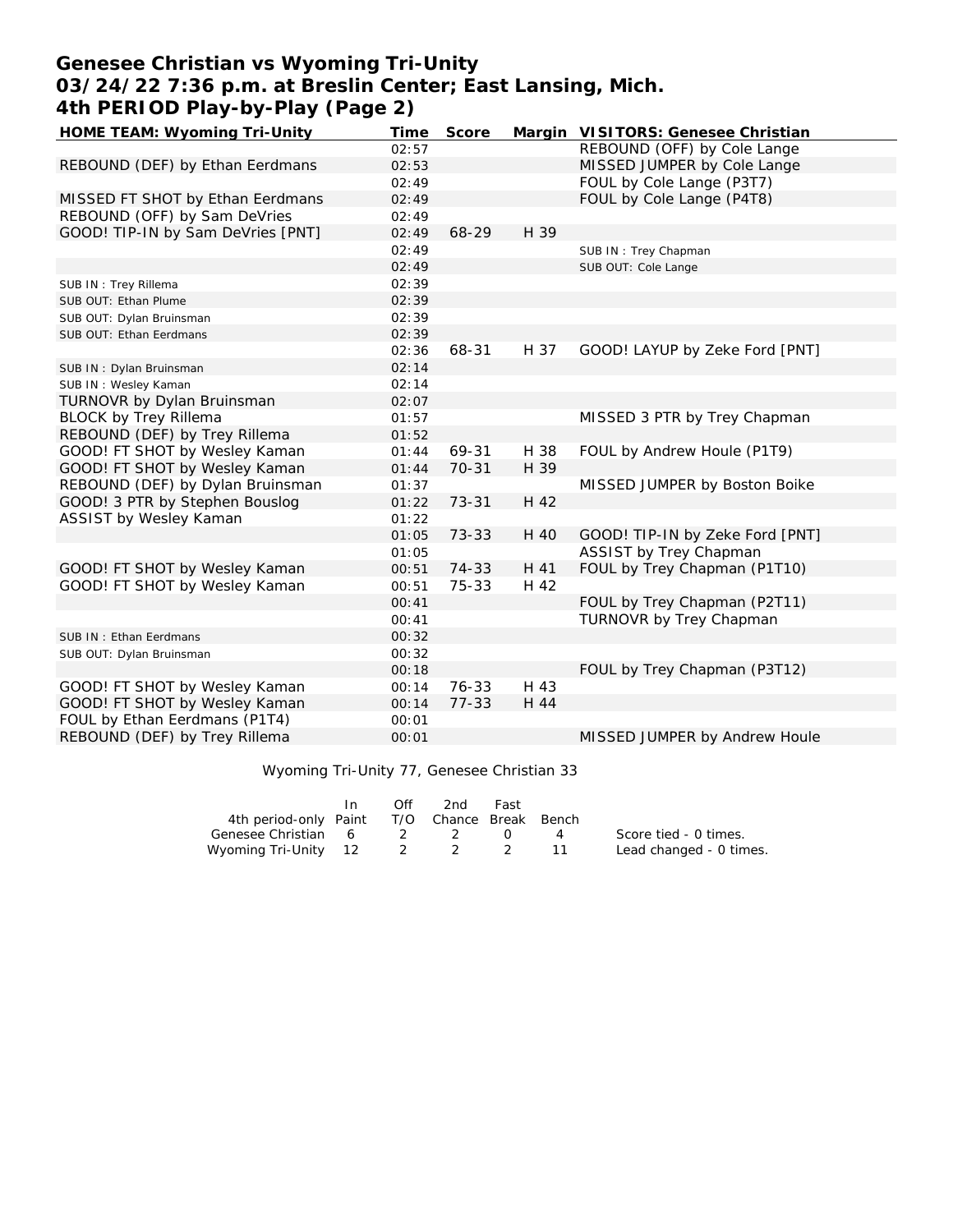### **Official Basketball Box Score -- Thru 1st Period Genesee Christian vs Wyoming Tri-Unity 03/24/22 7:36 p.m. at Breslin Center; East Lansing, Mich.**

#### **Genesee Christian 12 • 21-4**

|    |                                                                                             |                                        | Total                    | $3-Ptr$       |         | Rebounds    |               |                |    |                 |          |               |               |                |                           |
|----|---------------------------------------------------------------------------------------------|----------------------------------------|--------------------------|---------------|---------|-------------|---------------|----------------|----|-----------------|----------|---------------|---------------|----------------|---------------------------|
| ## | Player                                                                                      |                                        |                          | FG-FGA FG-FGA | FT-FTA  | Off Def Tot |               |                | PF | TP              | A        | TO            | Blk           | StII           | Min                       |
| 11 | John Cox                                                                                    |                                        | $O-O$                    | $O-O$         | $O - O$ | O           | 0             | 0              |    | O               |          |               | 0             | $\Omega$       | 5                         |
| 24 | Jonah Derderian                                                                             |                                        | $2 - 3$                  | $0 - 0$       | $O-O$   | 1           | $\mathcal{O}$ |                |    | 4               |          |               | $\mathcal{O}$ | $\overline{O}$ | 6                         |
| 01 | Tyler Chapman                                                                               | g                                      | $1 - 4$                  | $1 - 2$       | $0 - 0$ | O           | O             | 0              | 0  | 3 <sub>1</sub>  |          | $\mathcal{P}$ | $\mathcal{O}$ | 0              | 8                         |
| 03 | <b>Trenton Boike</b>                                                                        | g                                      | $0 - 0$                  | $0 - 0$       | $2 - 2$ | $\Omega$    | $\Omega$      | $\mathbf{O}$   | O  | 2               |          |               | $\Omega$      |                | 8                         |
| 13 | Cole Lange                                                                                  | g                                      | $O-O$                    | $0 - 0$       | $0 - 0$ | $\mathbf 0$ | O             | 0              | 0  | 0               | 0        | 0             | $\mathcal{O}$ | 0              | 5                         |
| 02 | Parker Rath                                                                                 |                                        | $O-O$                    | $0 - 0$       | $O - O$ | $\Omega$    | $\Omega$      | $\mathbf{O}$   |    | $\overline{O}$  | $\Omega$ | $\Omega$      | $\Omega$      |                | $\overline{2}$            |
| 20 | <b>Boston Boike</b>                                                                         |                                        | 1-1                      | 1-1           | $O - O$ | $\Omega$    | $\Omega$      | O              | Ω  | 3 <sup>1</sup>  | $\Omega$ | $\Omega$      | $\Omega$      | 0              | 4                         |
|    | Team                                                                                        |                                        |                          |               |         | $\Omega$    |               |                |    |                 |          |               |               |                |                           |
|    | Totals                                                                                      |                                        | $4 - 8$                  | $2 - 3$       | $2 - 2$ |             |               | $\overline{2}$ | 3  | 12 <sub>1</sub> | 4        | 5             | $\circ$       | 2 <sub>1</sub> |                           |
|    | 1st - FG %:<br>50.0%<br>$4 - 8$<br>3FG %:<br>$2 - 3$<br>66.7%<br>FT %:<br>$2 - 2$<br>100.0% | Game:<br>$4 - 8$<br>$2 - 3$<br>$2 - 2$ | 50.0%<br>66.7%<br>100.0% |               |         |             |               |                |    |                 |          |               |               |                | Deadball<br>Rebounds<br>0 |

#### **Wyoming Tri-Unity 14 • 19-6**

|    |                                                                                                      |                                | Total                   | 3-Ptr                |         | Rebounds       |          |          |          |                |          |          |               |                |                      |
|----|------------------------------------------------------------------------------------------------------|--------------------------------|-------------------------|----------------------|---------|----------------|----------|----------|----------|----------------|----------|----------|---------------|----------------|----------------------|
| ## | Player                                                                                               |                                |                         | FG-FGA FG-FGA FT-FTA |         | Off Def        |          | Totl     | PF       | ΤP             | A        | TO       | <b>BIK</b>    | Stll           | Min                  |
| 21 | Aidan DeKlyen                                                                                        |                                | $O - O$                 | $O-O$                | $0 - 0$ | 3              | 2        | 5.       | $\Omega$ | 0              | 2        | O        |               | 0              | 6                    |
| 34 | Hanif James                                                                                          | $\mathsf{C}$                   | 1-1                     | $O - O$              | $O - O$ | $\Omega$       |          | 1        |          | $\overline{2}$ |          | $\Omega$ | $\Omega$      |                | 4                    |
| 03 | JordanVanKlompenberg                                                                                 | $\mathbf{q}$                   | 1-1                     | $O-O$                | $O - O$ |                | O        |          | O        | 2              | 0        | 2        | $\Omega$      | 0              | 6                    |
| 23 | Owen Rosendall                                                                                       | g                              | $1 - 3$                 | $1 - 3$              | $0 - 0$ | 0              | $\Omega$ | $\Omega$ | $\Omega$ | 3              | $\Omega$ | $\Omega$ | $\mathcal{O}$ | $\overline{O}$ | 6                    |
| 25 | <b>Brady Titus</b>                                                                                   | g                              | $3-6$                   | $0 - 0$              | $0 - 0$ | 0              | O        | 0        | Ο        | 6              |          |          | O             |                | 8                    |
| 10 | Ethan Eerdmans                                                                                       |                                | $0 - 2$                 | $0 - 2$              | $O - O$ | 0              | $\Omega$ | $\Omega$ | $\Omega$ | Οl             | $\Omega$ | $\Omega$ | $\Omega$      |                | 3                    |
| 14 | Ethan Plume                                                                                          |                                | $O - O$                 | $O-O$                | $1 - 2$ |                | O        | 1        | Ο        |                | O        |          | O             | 0              |                      |
| 40 | Akais Giplaye                                                                                        |                                | $0 - 1$                 | $O - O$              | $O - O$ | $\overline{2}$ | $\Omega$ | 2        | $\Omega$ | $\Omega$       | $\Omega$ | Ο        | $\Omega$      | 0              | 3                    |
|    | Team                                                                                                 |                                |                         |                      |         | 0              | 0        | 0        |          |                |          |          |               |                |                      |
|    | Totals                                                                                               |                                | $6 - 14$                | $1 - 5$              | $1 - 2$ | 7              | 3        | 0        |          | 14             | 4        | 4        |               | $\overline{3}$ |                      |
|    | 1st - FG %:<br>42.9%<br>$6 - 14$<br>Game:<br>3FG %:<br>$1 - 5$<br>20.0%<br>FT %:<br>50.0%<br>$1 - 2$ | $6 - 14$<br>$1 - 5$<br>$1 - 2$ | 42.9%<br>20.0%<br>50.0% |                      |         |                |          |          |          |                |          |          |               |                | Deadball<br>Rebounds |

Officials: Doug Sanders, Randy Houtz, Adam Karki

Technical fouls: Genesee Christian-None. Wyoming Tri-Unity-None.

Attendance: 1922

MHSAA Boys Basketball Division 4, Semifinal #2

Championship (Saturday at 10 a.m.): Ewen-Trout Creek vs. Tri-Unity Christian

| Score by periods  | 1 <sub>ct</sub> | 3rd | Total |
|-------------------|-----------------|-----|-------|
| Genesee Christian |                 |     |       |
| Wyoming Tri-Unity |                 |     |       |

|        | In    | ∩ff | 2nd                    | Fast             |    |
|--------|-------|-----|------------------------|------------------|----|
| Points | Paint |     | T/O Chance Break Bench |                  |    |
| GC.    |       |     | $\left( \right)$       | $\left( \right)$ | ્ર |
| WTU    | Ω     | o   |                        |                  |    |

1

Last FG - GC 1st-00:29, WTU 1st-00:47.

Largest lead - GC by 4 1st-06:33, WTU by 5 1st-00:47. GC led for 01:35. WTU led for 27:28. Game was tied for -5:-27.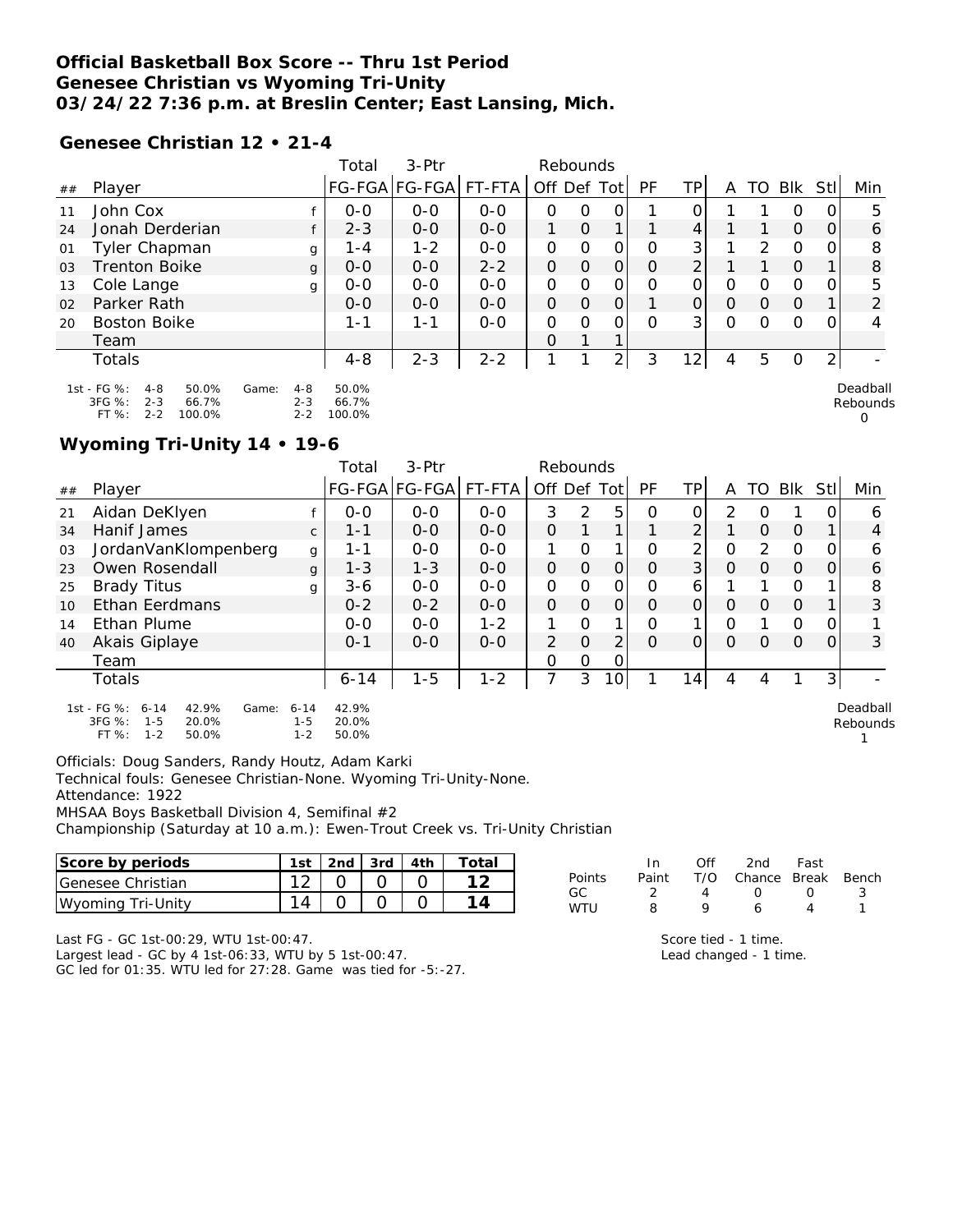### **Official Basketball Box Score -- Thru 2nd Period Genesee Christian vs Wyoming Tri-Unity 03/24/22 7:36 p.m. at Breslin Center; East Lansing, Mich.**

#### **Genesee Christian 19 • 21-4**

|                |                                                                                             |                                        | Total                   | 3-Ptr                                  |                         | Rebounds    |               |              |    |                |                |               |               |      |                      |
|----------------|---------------------------------------------------------------------------------------------|----------------------------------------|-------------------------|----------------------------------------|-------------------------|-------------|---------------|--------------|----|----------------|----------------|---------------|---------------|------|----------------------|
| ##             | Player                                                                                      |                                        |                         | FG-FGA FG-FGA  FT-FTA                  |                         | Off Def Tot |               |              | PF | ΤP             | A              |               | TO BIK        | Stll | Min                  |
| 11             | John Cox                                                                                    |                                        | $0 - 0$                 | $O - O$                                | $O - O$                 | 0           | O             | 0            |    | 0              |                |               | 0             |      | 5                    |
| 24             | Jonah Derderian                                                                             |                                        | $2 - 5$                 | $0 - 2$                                | $0 - 0$                 |             | $\mathcal{O}$ | $\mathbf{1}$ | 2  | 4 <sup>1</sup> | $\overline{2}$ | 2             | $\mathcal{O}$ | Ο    | 14                   |
| 01             | <b>Tyler Chapman</b>                                                                        | g                                      | $2 - 9$                 | $2 - 4$                                | $0 - 0$                 | O           | O             | 0            |    | 6              |                | 2             | $\Omega$      |      | 16                   |
| 0 <sub>3</sub> | <b>Trenton Boike</b>                                                                        | g                                      | $0 - 2$                 | $0 - 1$                                | $3 - 4$                 | $\Omega$    | $\Omega$      | $\Omega$     | O  | 3 <sup>1</sup> |                | $\mathcal{P}$ | $\Omega$      | 2    | 16                   |
| 13             | Cole Lange                                                                                  | g                                      | $0 - 0$                 | $0 - 0$                                | $0 - 0$                 |             | O             | 1            | Ω  | Ο              | 0              | 2             | $\circ$       |      | 9                    |
| 02             | Parker Rath                                                                                 |                                        | $0 - 0$                 | $O - O$                                | $0 - 0$                 | $\Omega$    | $\Omega$      | 0            |    | $\Omega$       | $\Omega$       | $\Omega$      | $\Omega$      |      | $\overline{2}$       |
| 15             | Andrew Houle                                                                                |                                        | $O - 1$                 | $0 - 0$                                | $O - O$                 |             | ◀             | 2            | 0  | 0              |                |               | $\Omega$      |      | 4                    |
| 20             | Boston Boike                                                                                |                                        | $2 - 3$                 | $2 - 3$                                | $0 - 2$                 | $\Omega$    |               | 1            | Ω  | 6              | O              | O             | $\Omega$      | Ο    | 12                   |
|                | Team                                                                                        |                                        |                         |                                        |                         | O           |               |              |    |                |                |               |               |      |                      |
|                | Totals                                                                                      |                                        | $6 - 20$                | $4 - 10$                               | $3 - 6$                 | 3           | 3             | $6 \mid$     | 5  | 19             | 6              | 10            | $\Omega$      | 5    |                      |
|                | 1st - FG %:<br>$4 - 8$<br>50.0%<br>3FG %:<br>$2 - 3$<br>66.7%<br>FT %:<br>$2 - 2$<br>100.0% | $2 - 12$<br>2nd:<br>$2 - 7$<br>$1 - 4$ | 16.7%<br>28.6%<br>25.0% | Game:<br>$6 - 20$<br>$4 - 10$<br>$3-6$ | 30.0%<br>40.0%<br>50.0% |             |               |              |    |                |                |               |               |      | Deadball<br>Rebounds |

### **Wyoming Tri-Unity 39 • 19-6**

|    |                                                                                                     |                                | Total                    | $3-Ptr$                                  |                         |                | Rebounds |                |           |                |                |          |          |                |                      |
|----|-----------------------------------------------------------------------------------------------------|--------------------------------|--------------------------|------------------------------------------|-------------------------|----------------|----------|----------------|-----------|----------------|----------------|----------|----------|----------------|----------------------|
| ## | Player                                                                                              |                                |                          | FG-FGA FG-FGA FT-FTA                     |                         | Off Def        |          | Totl           | <b>PF</b> | TР             | A              | TO       | Blk      | Stll           | Min                  |
| 21 | Aidan DeKlyen                                                                                       |                                | 1-1                      | $0 - 0$                                  | $0 - 0$                 | 3              | 4        | 7              | O         | 2              | 3              | 0        | 2        | Ο              | 10                   |
| 34 | Hanif James                                                                                         | $\mathsf{C}$                   | $1 - 1$                  | $O - O$                                  | $2 - 2$                 | $\Omega$       |          |                |           | 4              | 1              | $\Omega$ | $\Omega$ |                | 8                    |
| 03 | JordanVanKlompenberg                                                                                | g                              | $2 - 2$                  | 1-1                                      | $0 - 0$                 |                | O        |                | O         | 5              | 2              | 2        | $\Omega$ |                | 12                   |
| 23 | Owen Rosendall                                                                                      | $\mathbf{q}$                   | $2 - 4$                  | $1 - 3$                                  | $0 - 0$                 | $\Omega$       | 3        | 3 <sup>1</sup> |           | 5              | O              |          | $\Omega$ |                | 13                   |
| 25 | <b>Brady Titus</b>                                                                                  | g                              | $6 - 11$                 | $1 - 2$                                  | $2 - 2$                 | 0              | 2        | 2              |           | 15             | 4              | 3        | $\Omega$ | 2              | 16                   |
| 10 | Ethan Eerdmans                                                                                      |                                | $0 - 2$                  | $0 - 2$                                  | $O - O$                 | $\Omega$       | $\Omega$ | $\overline{O}$ | O         | $\overline{O}$ | $\overline{2}$ |          | $\Omega$ | $\overline{2}$ | 6                    |
| 14 | Ethan Plume                                                                                         |                                | $2 - 2$                  | 1-1                                      | $1 - 2$                 |                | O        | 1              | O         | $6 \mid$       | O              |          | O        | 0              | 5                    |
| 40 | Akais Giplaye                                                                                       |                                | $1 - 2$                  | $O - O$                                  | $O - O$                 | $\overline{2}$ |          | 3              |           | $\overline{2}$ | $\Omega$       | Ο        | $\Omega$ | 0              | $\overline{7}$       |
|    | Team                                                                                                |                                |                          |                                          |                         | 0              |          |                |           |                |                |          |          |                |                      |
|    | Totals                                                                                              |                                | $15 - 25$                | $4 - 9$                                  | $5 - 6$                 | 7              | 12       | 19             | 4         | 39             | 12             | 8        | 2        |                |                      |
|    | 1st - FG %:<br>42.9%<br>$6 - 14$<br>2nd:<br>3FG %:<br>$1 - 5$<br>20.0%<br>$1 - 2$<br>FT %:<br>50.0% | $9 - 11$<br>$3 - 4$<br>$4 - 4$ | 81.8%<br>75.0%<br>100.0% | $15 - 25$<br>Game:<br>$4 - 9$<br>$5 - 6$ | 60.0%<br>44.4%<br>83.3% |                |          |                |           |                |                |          |          |                | Deadball<br>Rebounds |

Officials: Doug Sanders, Randy Houtz, Adam Karki

Technical fouls: Genesee Christian-None. Wyoming Tri-Unity-None.

Attendance: 1922

MHSAA Boys Basketball Division 4, Semifinal #2

Championship (Saturday at 10 a.m.): Ewen-Trout Creek vs. Tri-Unity Christian

| Score by periods          | 1st | $2nd$ . | 3rd | 4th | Total - |        |       | Off |
|---------------------------|-----|---------|-----|-----|---------|--------|-------|-----|
| <b>IGenesee Christian</b> |     |         |     |     |         | Points | Paint |     |
| Wyoming Tri-Unity         |     |         |     |     | 30      | WTL    |       |     |

Last FG - GC 2nd-02:58, WTU 2nd-00:31.

Largest lead - GC by 4 1st-06:33, WTU by 20 2nd-00:31. GC led for 01:35. WTU led for 27:28. Game was tied for -5:-27.

| Points |     |                   | Paint T/O Chance Break Bench |                   |    |
|--------|-----|-------------------|------------------------------|-------------------|----|
| GC.    | - 2 | $\mathbf{\Delta}$ | $\cap$ $\cap$                |                   | 6  |
| WTU    | 16  | 18.               | 6.                           | $\mathbf{\Delta}$ | -8 |
|        |     |                   |                              |                   |    |

2nd Fast